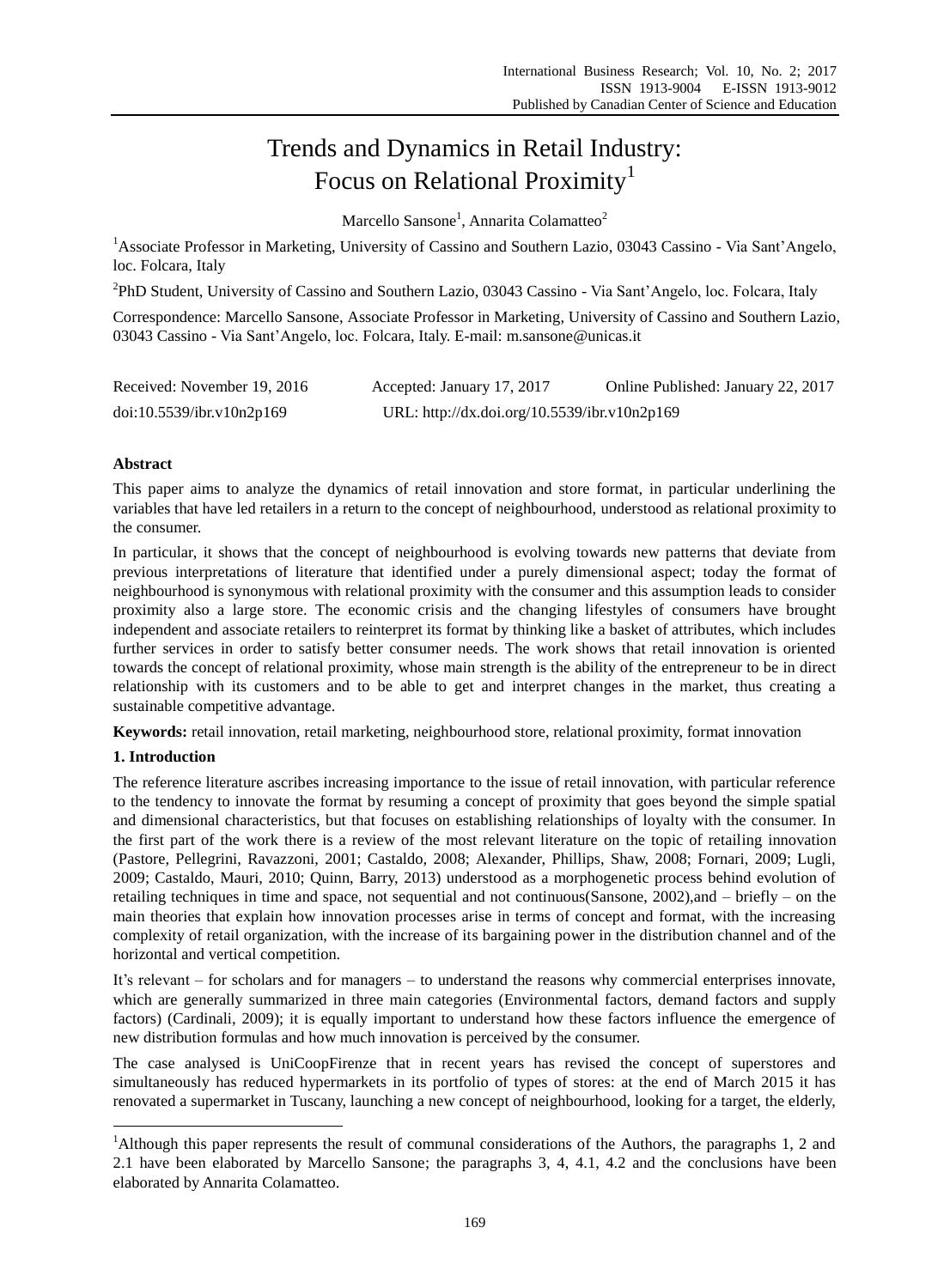which is becoming increasingly important, making an innovation of concept that reproduces a real market.

## **2. The Evolution of Retail Innovation: An Overview**

The issue of retail innovation and its complexity determine the need to investigate this topic with a holistic approach. In general, it can identify different distinctive elements of innovation: the production of a discontinuity in the effects of business conduct; the derivation from careful planning in the phase of design and/or implementation; the appreciation - or, at least, the acceptance -by the market, or otherwise, by the recipients of the proposed change, that otherwise results in a sporadic and unsuccessful attempt.

The different distinctive elements of business innovation just described contribute also to avoid creating misunderstandings and unfounded beliefs, such as those who see innovation as a solution for past inefficient and customary management or as a product of fortuitous and exceptional events.

Rather, each operator must be aware that be innovative and researching innovation require intensive resources and produce more often negative and ruinous outcomes; nevertheless, innovation, for the many reasons set out above, is an increasingly important objective, and remains, in any case, the most direct, rapid and perceivable manner to achieve competitive advantages.

In line with the qualification of business innovation, the commercial innovation must be understood as the morphogenetic process behind a not sequential and continuous evolution, of distributive technique in time and space. It's important that the store is a central element of the retailer's offer; it can therefore be argued that retail innovation is the store innovation that is a type of store essentially unpublished introduced on market, diversified or even differentiated with respect to the types already observed (Sansone, 2004).

Among the advanced reconstructions from the early twentieth century, stand out those of Schumpeter, who – in his first proposition – significantly emphasizes the voluntary feature, by electing the innovation as a crucial vehicle of profitability and of growth of the enterprise and by identifying the cause in the search of the maximum production efficiency. However, later he revises its position and proposes a reversal of the relationship between profit and innovative capacity; so the latter becomes a subset of the strongest and established enterprises that are able to consolidate its market position by counteracting the natural obsolescence of the technical and productive solutions.

No less important is the proposition formulated by Cyert and March, which locates in the competitive pressure the primary factor propelling innovation; with this a company seeks to achieve the acquisition of a competitive advantage that, however, does not crystallize in a monopoly position, because of increasing of capital mobility and of transferability of technologies.

However, both theories mentioned confirm the qualification of business innovation previously exposed, followed by the corollary of orderliness and planning as conditions for the success of the renewal.

In other words, the arguments advanced remove the myth of innovation as an inefficient and customary past management; in fact the change cannot be a contingent solution for the enterprise, especially for those that are in difficulty or poorly competitive.

On the contrary the innovation must be a permanent tension, which uses the resources accumulated during periods of increased vitality. So, it arrives to the vision of aptitude at the change as a *modusoperandi* typical of the individual enterprise, whose aim is precisely to prevent the phenomena of crystallization of management on paradigms not appropriate to demand and to the competitive environment and tosearch for better performance.

Referring to marketing channels, the concept of innovation on the one hand must be seen as strategic activity for both industrial and distribution firms to acquire a competitive advantage, and on the other hand, it should be seen as a changing process of the economic function of the distribution systems (Musso, 2010).

During almost a century several theories on the evolution of retail innovation have been proposed. The main lines of research on the one hand analyzed the relationships between industries and retailers, focusing on observation of industrial manufacturer and of its marketing mix. The retail distribution system was considered a mere instrument, used by the industry, for the development of marketing policies needed to place its products on the consumer market. On the other hand it has analyzed the evolutionary dynamics of the distribution system. In some cases the subject of study was the entire system, in other the distribution channel, focusing on the intermediaries; in still other cases, it has been treated specifically the distribution format including those relating to the retail.

As for the second line of research, various authors propose a schematic summary consisting essentially of three sections: descriptive approach; mechanistic and evolutionary approach; multi-criteria evolutionary approach (Sansone, 2006).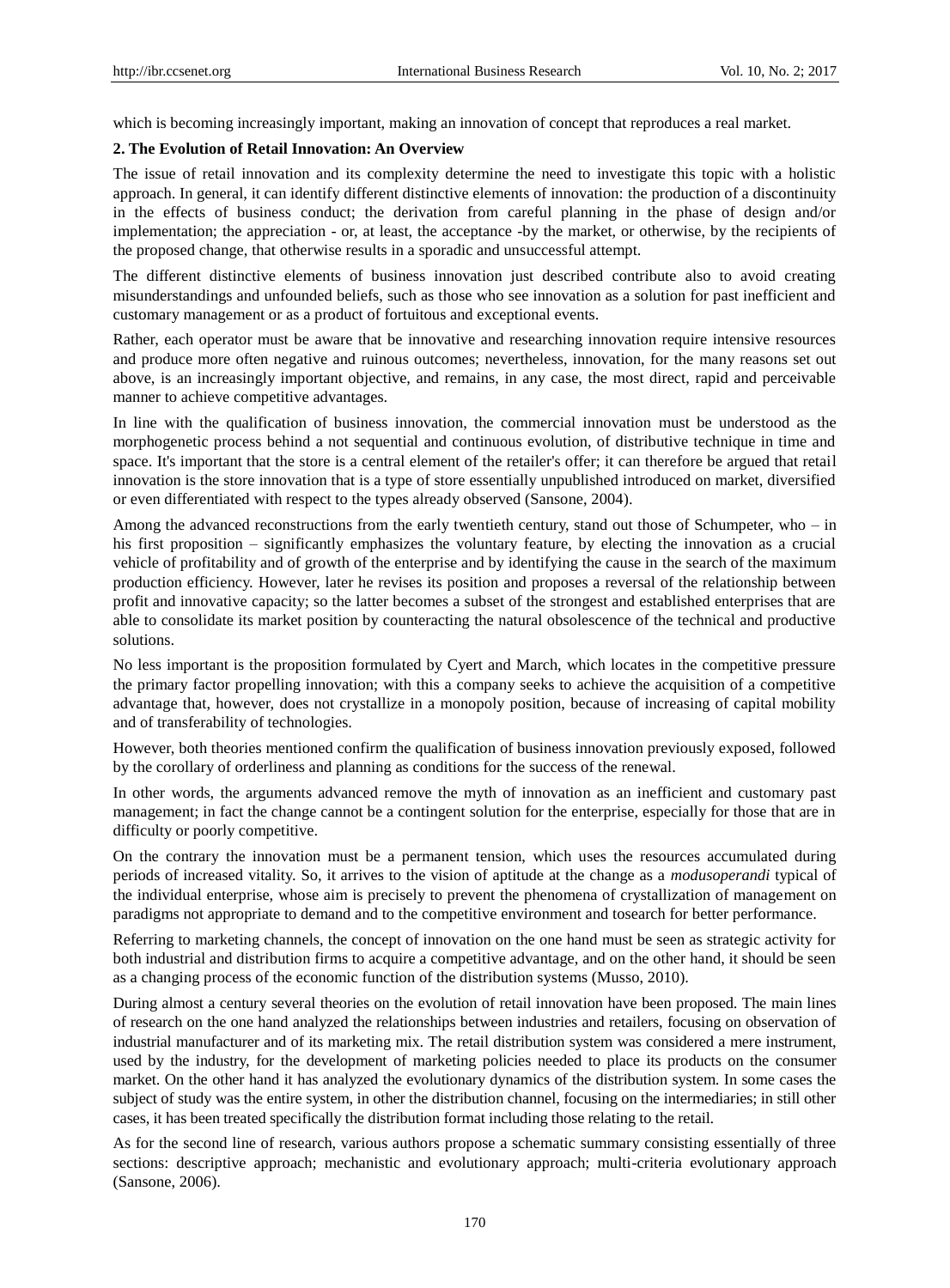The descriptive approach analyzes the different retail formula identifying some possible criteria for classification. The main investigations carried out in this context limited to a few factors the basis of classification of the institutions of the retail, differentiating them by the use of a discriminating best-known research refer to the type of product sold, to the behaviour of consumers or to the sales strategies adopted. These studies do not provide useful indications for the identification of an evolutionary paradigm that is able to explain the present structure and even more predict the transformations that the retail system may undergo in the future.

The descriptive analysis, limiting itself to classify the various types of retail formulas, does not respond to the needs that industrial and commercial companies have in relation to the possibility of prediction of the occurrence of new formulas of sale. The need to identify a valid component induced researchers to be interested in elements, derived from the economic and social environment. These elements while having a less immediate relationship with the business sector should be able to interact with it and represent, therefore, the incentive to clarify the change. In summary the need shared is to replace the merely descriptive analysis approach with something more complex. The real goal is summed up in a forecast of a new sales formula.

The first models analyzed, able to explain in a historical perspective the evolution of the retail distribution system, were mechanistic. This, probably, in virtue of the theories of causality active in those years and meaningful solutions proposed by them, with regard to different areas of knowledge. Essentially the mechanistic evolutionary approach is concerned with identifying the cause that gives to retail the evolutionary dynamics and tries to predict the future transformations, by designing them as the necessary result of certain conditioning factors that can be summarized in a synthetic and efficient "cause".

Among these, the theory of "big disturbance" considers the so-called innovative competition as efficient cause of the evolution of the distribution system.

To understand the limits of validity it must first accept this assumption: maintaining the usual management techniques as a part of a static distribution system prevents the establishment of a competitive environment and therefore the contention of the market remains stationary. So, where is manifest a competition it can implicitly consider that the business environment is evolving.

Said that, according to Schumpeter, in addition to traditional competition coming from the other retailer like those already on the market, it can find, as a factor for innovation, the competition resulting from the entry into the market of new organizations with characteristics that result in an imitative large process.

The innovative strength possessed by the new distributive institution, causes a disruption of the market and the unbalanced of the distribution system as a whole. Consequently, it arises a process of rearrangement that sees, by the new entrants in the market and by those already present, an increasing willpower to achieve a overall commercial proposal that is satisfactory to the consumer. The course developed by the operators, the actions, the corrective and rapid adjustments help to create and amplify progressively the "big disturbance." Therefore, new organizational models and new sales systems born and above all it occurs a more efficient relationship between costs and incomes.

In the second half of the twentieth century, the conceptual elaboration that has most influenced the thinking on innovation of forms of distribution is, without doubt, the Theory of the wheel of retailing. This formulation is set on the assumption that, being the distribution structures a true product of the trade, it can extend to them the theory of the existence of a process of birth, growth and decline, not dissimilar from that is observed to the industrial goods.

The first contributions to this theory dates back to 1958 thanks to the studies of MP McNair; it was then formalized some years later thanks to the support of Hollander (1960).

The Theory of the wheel of retailing was been brought into question by scholars who have highlighted the limitations inherent in this approach. First of all, the first appearance of weakness highlighted is the role of businesses, if in the same form have the same type of conduct, although these are subjects autonomous in decisional chooses. In second place it is completely neglected the importance of the environment that is considered static and unchanging, in contrast to the systemic and constructivist theories that consider it subjected to the evolutionary dynamics. Then, the references to the reactions, that could have the competition in the moment in which it is stated on the market the new formula, are completely absent.

With the attempt to overcome the limitations described, it is developed the dialectical model, including the analysis of the competitors' reaction to entry in the market of a new formula.

The theory is substantiated by an interpretation of reality based on a cognitive tool borrowed by philosophical speculation. From two positions antithetical to each other (thesis and antithesis) can deduce consequences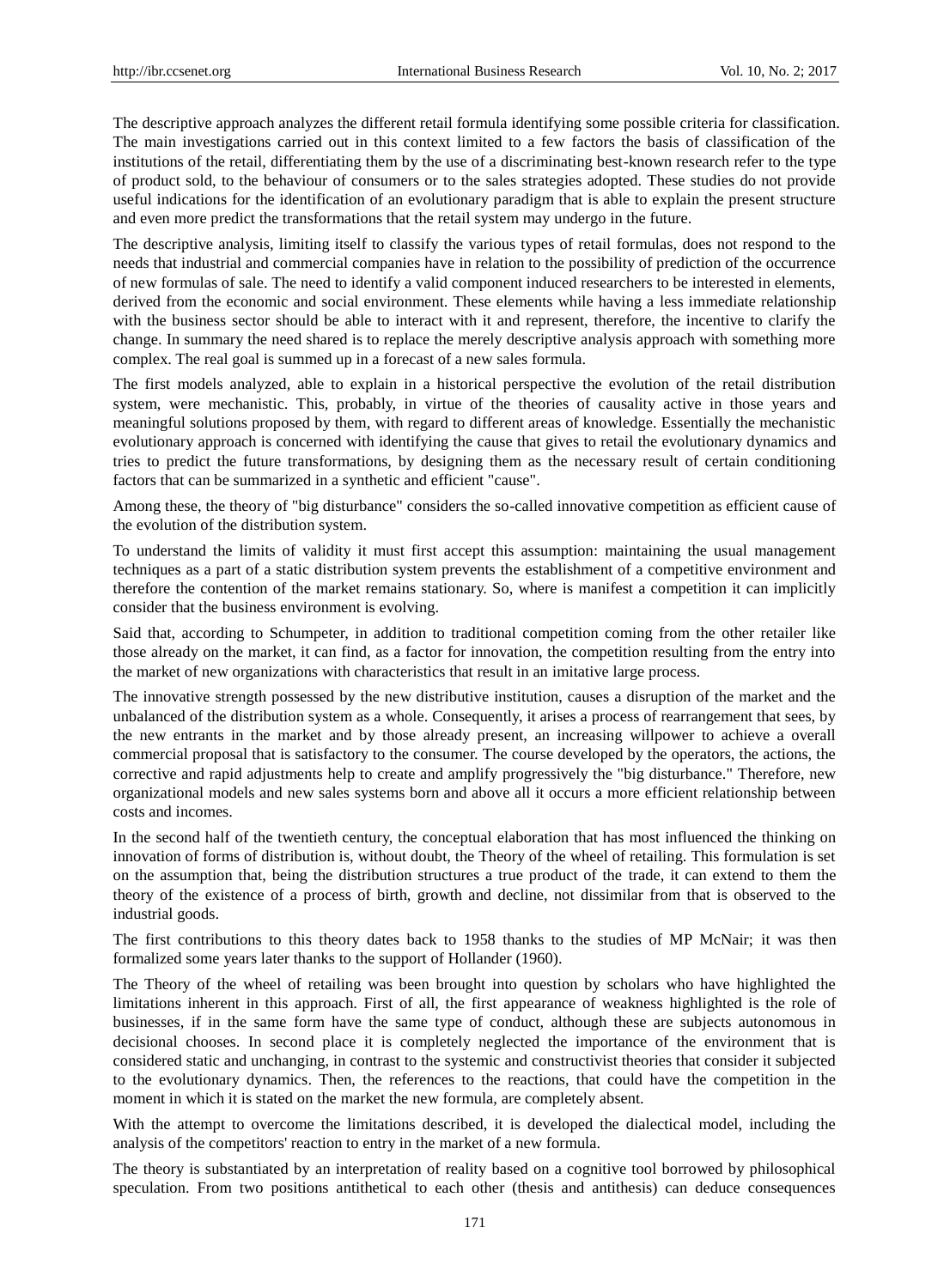(synthesis) that does not properly belong to none of the starting position, according to the consolidated thought in philosophy. It is the mediation between opposites that generates the synthesis, in turn then intended to act as a target point to discuss because opposable of a further concept antithetical that will be generated. So this process is to be considered as a circular increasing (in terms of conceptual distance from the primary thesis) that improves the previous assumptions, overcoming the opposition and bringing out a positive result from the resolution of opposites. A significant advantage of this process is his unstoppable becoming by which the reality is always evolving and tending.

The retailers adapt its strategy to that of their competitors, following a temporal process that sees primarily the innovator in contrast to the present retail formulas (that represent the thesis); subsequently, by the arrangement generated by the interaction of both counterparties, the synthesis (new formula) arises, that in turn will be thesis for another antithesis and that, very soon, will converge towards a subsequent synthesis.

For complete analysis, including that it cites the model of the life cycle of Retail: similar to the theories for the product, Davidson, Bates and Bass (1976) considered worthwhile to assign to each retail formula a curve of lifecycle.

Probably the weakness of this theory consists in choosing the efficient cause: it cannot explain a phenomenon in the light of a single conditioning variable, nor it can believe there is a necessary relationship between the efficient cause (independent variable) and the effect (change of the sale formula). For this reason, none of the theories derived from this approach seems to have stood over the years to the criticism of scholars.

In an effort to broaden reference environment, such as to justify new formulas, multi-criteria models were born. They consider the evolution of the distribution formulas such as the result of the synergic action of several variables; these variables relate to features inside the formula itself, but also, and perhaps above all, to particular aspects of the external environment.

The latest theories that the retailer puts in place in order to systematize the vast amount of innovations – even at the micro level –have identified some macro-categories within which it implements innovation processes (Castaldo, Mauri, 2008):

- *Strategic*
- *Operational*
- *Relational*

The strategic dimension refers to innovations that affect store image perceived by consumers thanks to communication activities implemented by the company. For this purpose it is important to evaluate the impact that the innovative content of a format can have on the customer's perceptive dimension that allows him to categorize the format according to a certain kind of distribution.

The second level is the operating dimension refers to the more traditional methods of creating value in retailing, using the levers of the marketing mix: assortment, communication, environment sales and services, that are important elements of strengthening of the commercial offer.Acting on the operational dimension it can generate a particular attractiveness by developing strong relationships with consumers through a reshaping of the offer based on the needs identified.

The third level includes the innovative actions involving non-traditional areas of value creation but refer to the introduction of new instruments affecting the relational sphere helping to strengthen the relationship between the business enterprise and consumers. In particular, referring to the innovations in experiential shopping, in customer orientation with the participation of micro-marketing, in the e-tailing, that is the use of technological tools to establish a direct contact as well as interactive with consumers (Castaldo, Botti, 1999).

## *2.1Innovation Factors in Retail*

At this point it is useful to investigate the factors that induce retailers to innovate.

The reasons that induced the commercial enterprises to take an increasingly focus on innovation are varied but can be summarized in three main categories (Cardinali, 2009): environmental factors, factors of demand and factors of supply.

Environmental factors include changes in laws, economic, social and technological changes that have affected and still affect the commercial distribution sector.

Just think of the strong regulation to which they were subjected retailers before the introduction of the Bersani law that has helped create a real boost to trade freeing him from deep bureaucracy that characterized it. From the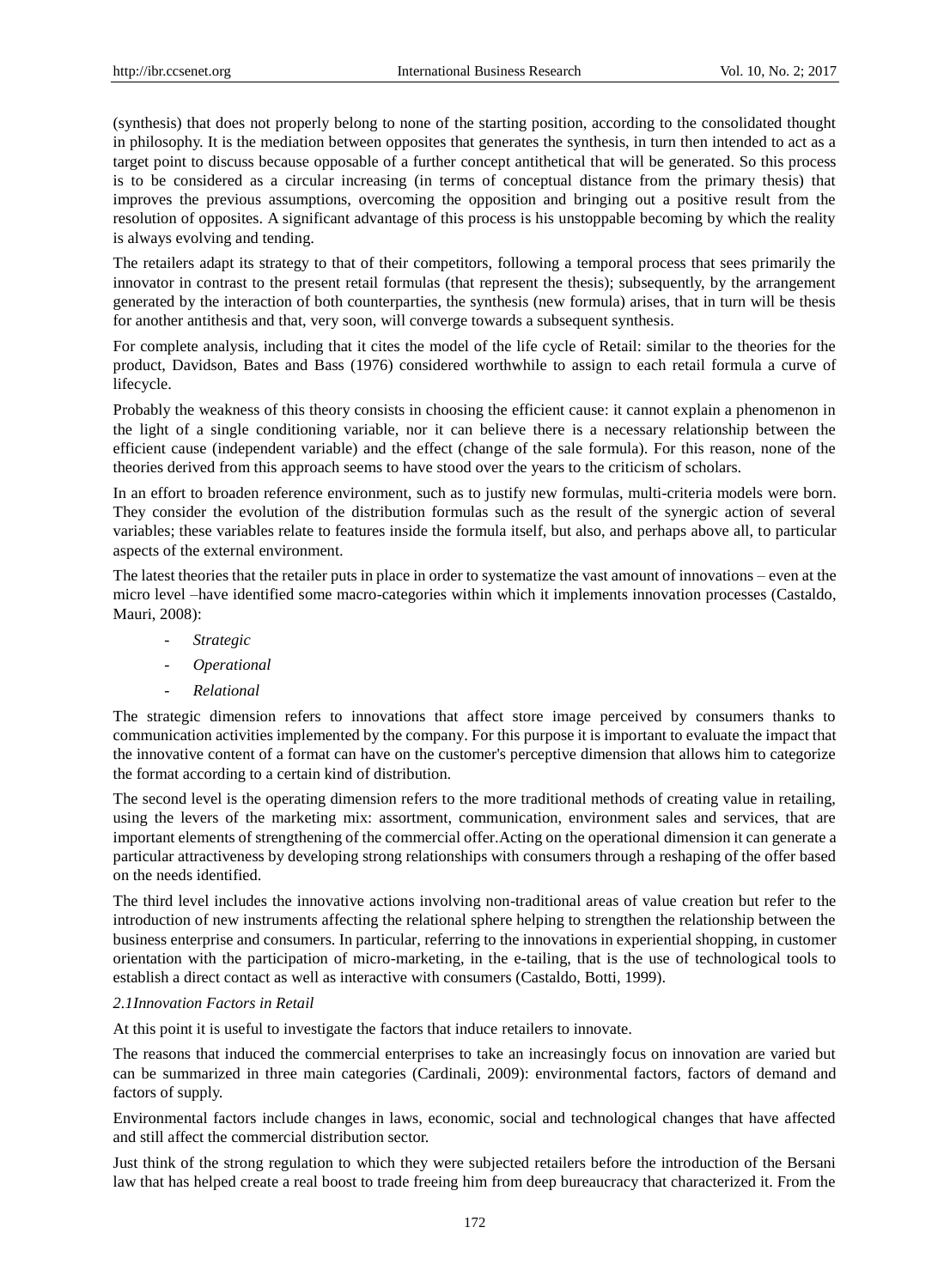economic point of view we must consider the deep recession that the country is going through, with the consequent lowering of the income and the change in consumer purchases that have led many commercial enterprises to change their competitive strategies; Istat confirmed then a demographic shift due to an ageing of population and the growth of one-person households. From the technological point of view the development of innovations related to ICT (Information and communication technologies) that have influenced aspects of information management, processes, control systems, have further influenced the trading companies to exploit their potential.

Additional driver for retail's innovation concerns the demand factors and therefore the impact gave by consumption patterns and lifestyles on the purchasing behaviour of consumers. In particular, reference is made to the growing disloyalty to brands and products, the increased polarization of demand, the increase in unplanned purchases and the great importance given to the experience of purchase that led to the rise of experiential marketing whose biggest exponent are Pine and Gilmore (1999).

As stated previously, compared to mature markets, modernization and innovation of the retail impulses coming from macro and micro environment. The relevance in an innovative process of retail is generated on the basis of the action of common and integrated forces acting simultaneously in a local context. Assuming a subdivision in strands of literature reference, it is possible to identify at least five types of analyzes that consider the relationship between elements of the macro-micro-environment and processes to stimulate innovation (Bruni, 2014):

- *Global crisis, economic difficulties and innovation* the reference literature (Castaldo, 2008; Fornari, 2009 and Lugli, 2009) shows that in extreme uncertainty it can trigger the search for value by retailers by adapting their business model to the new needs of consumers through increased investment in various activities and marketing efforts.
- *Changes in consumption and innovation;* According to some authors (Shepherd, Pellegrini, Ravazzoni, 2001) the process of modernization of the distribution system is determined by changes in the structure of consumption and in buying patterns that have contributed to a cyclical evolution of demand for goods and commercial services; a fundamental role is exercised, then, by the economic crisis (Castaldo, 2008; Fornari, 2009; Lugli, 2009) that had an impact on three organizational areas of large retail: reports of trade marketing, decisions regarding the quantitative development of network, the declination of the levers of retail.
- *Management organization development and innovation;* considering the high level of competitiveness of enterprises of the distribution (Covin e Slevin, 1989), LSD changes his offer mainly through the reorganization of assortment for size distribution and the reinterpretation of format (Badot, 2000; Filser, 2002; Moati, 2001; Sansone, 2004); it is detected (Pepe and Musso, 2009) dynamism, wealth - in some cases - and flexibility of assortments of products and services, pursued three main directions: an intense rate of innovation, an articulated policy of private label products and a greater involvement with the local context.
- *Search for new markets and innovation;* some studies reported in the literature reference dealt with the relationship between business innovation of commercial distribution and the research of new market segments; some authors have analyzed the issue with reference to the role of regulation in the development of the performance of the retail market; others have dealt with the importance of the new format and concept in identifying new markets (Griffith and Harmgart, 2008) or enlargement of the services offered or organizational and interpersonal modality and management in general (Bell and Cuthbertson, 2004).
- *Urban regeneration and innovation;* In particular, the works on neighbourhood businesses studied the importance of economic activities in the city compared to the development of the economy and quality of life because of the stimulus to innovation and of influence on community cohesion (Coca-Stefaniak et al, 2005) on the wealth of the neighbourhood and the place, the diversity of choice for consumers.

## **3. The New Concept of Proximity**

The issue of retail innovation is long been the subject of literature studies. Since 1976 it has developed a series of studies that have shown on the one hand that the weakening of local markets and the expansion of large stores and on the other hand the consumer perception that identified small neighbourhood shops as not comfortable, led to the decline of small retail, especially independent ones (Davies 1976; Dawson 2000; Dawson and Kirby 1979; Maroney 1976). This decline reduced the variety of formats and made less stable the local economy. The large stores were in fact usually located outside of the big cities: the choice of location outside the city was due on the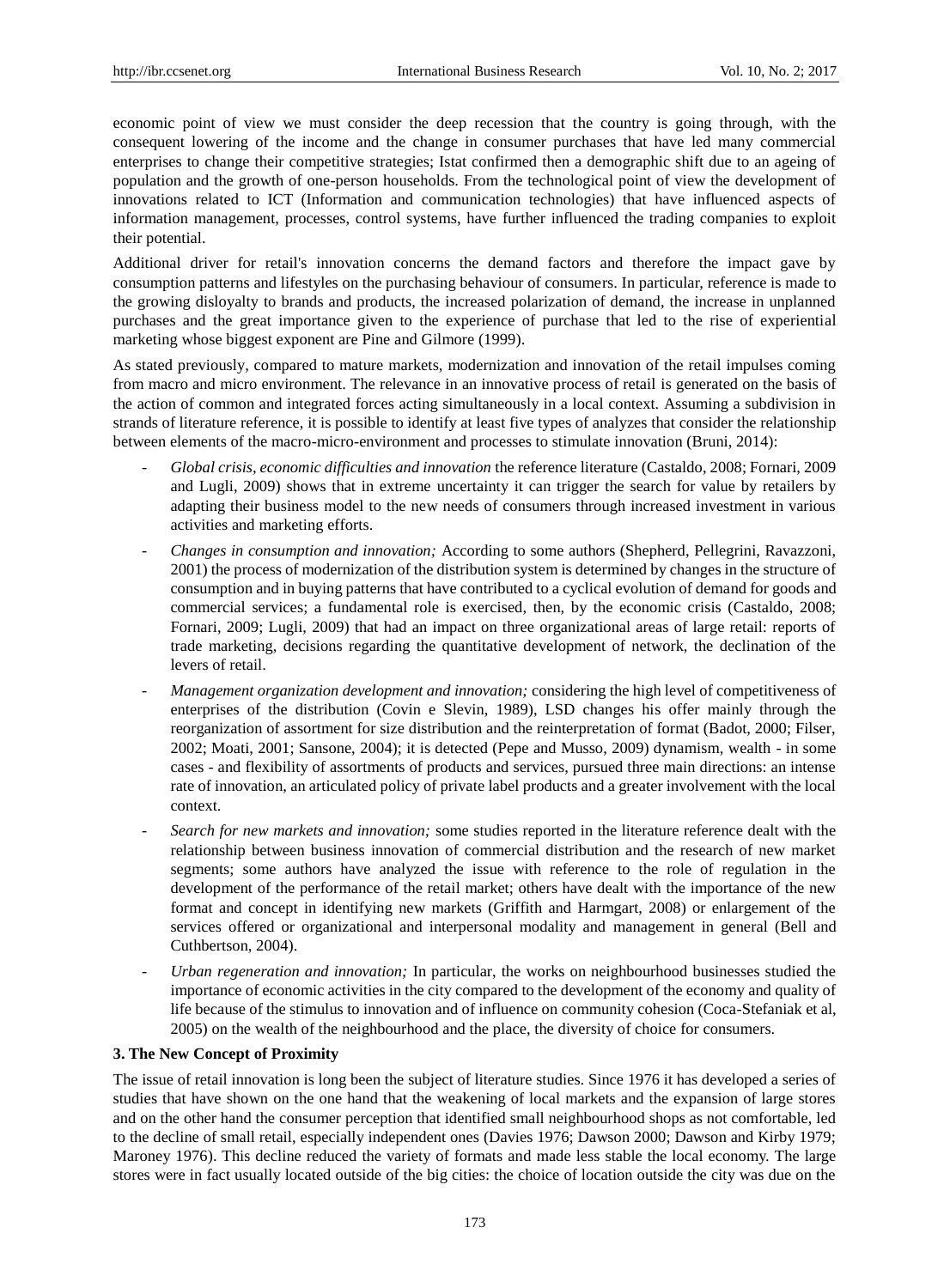one hand by the need to find suitable space to implant the new forms of distribution, and the other by the growing use of car in the private mobility that urban expansion-residential areas increasingly peripheral. The desertification of city centres caused in those years the closure of many businesses. The phenomenon of significant reduction of traditional stores led to obvious negative effects related to the reduction of local services and therefore a consequent weakening of the relational system.

In reference literature, very often the concept of proximity has been used for a comparison with large areas located off-city, arguing that consumers are willing to visit more distant store for an offer that recognizes an higher added value. Especially the reasons that over time have led consumers toward large retailers are summarized in socio-demographic causes such as the increasing of income per capita, young age, a good level of education and inadequate commercial structures local.

However in recent years this trend is being reversed and the data seem to support this thesis. It therefore speaks of a return to the vicinity of a trend in consumer to prefer proximity retail outlets than large distribution. The signals in this area are many and they are phenomena that are taking place in a very broad context that goes far beyond the Italian borders.

The concept of proximity and closeness has assumed a secondary role in the retail system, but it has evolved into new dimensions that go beyond purely spatial characteristics.

In fact, the recent literature in various scientific fields focuses on other types of proximity that you must consider integrated with each other, for a complete analysis (Bruni, 2014): Institutional (Kirat and Lung 1999), cultural (Gill and Butler 2003), organizational (Meisters and Werker 2004), social (Bradshaw, 2001), technological (Greunz 2003), cognitive (Nooteboom, 1999; 2000). In particular the prospect related to spatial proximity is no longer a necessary condition for the dissemination of knowledge; it can find it in organizational proximity, cognitive and cultural. It is emerging between scholars the concept of relational proximity that, in any case, is facilitated by the physical proximity between subjects. In the past the neighbourhood shops were those that guaranteed a high service of proximity and also provided for purchase in emergency. Today the term of "proximity" has a wider meaning: also a large store far from the consumer can be considered "proximity" if presents the characteristics of "relational proximity" with the consumer by establishing a long-term relationship of loyalty with it.

The reference literature has not dealt specifically the concept of "close relationship". The contributions about relationship marketing are numerous, but rarely these aspects are addressed organically and with reference to the concept of "spatial proximity" with the consumer. Trying to define the concept of "proximity relationship" it has to consider some areas of research, noting, in this regard, a gap in the study of the presence of many jobs that hardly have linked the need to satisfy the need for "emergency" the need for a short distance between the distributor and the consumer and the need to tighten a strong relationship with the customer. In literature there is no specific definition of the new proximity –"close relationship" – which stems from a strong stimulus to the strengthening of relations with the consumer, with the territory and with the 'company itself, and not from a regulatory approach, dimensional or space.

Ultimately, synthesizing the concepts just expressed it can be stated that the system of the elements of innovation in enterprises and the growing retail market mutations stimulates a relational approach between retailer and customer, as to bring out some features in the management of retail businesses that define the proximity "relational".

Through the study of literature reference it is possible to profile the characteristics of the "new proximity" and the factors that incentive to assess it.

The need of independent retailers or associated with large-scale distribution of to strengthen customer relationships and innovate their format and concept of sale, comes from some factors that pushed them to new ways of thinking about proximity.

These elements can be summarized as: economic difficulties and the global economic crisis, changes in consumption, competition, professional training; the influence of the media; generational change; influence of trade associations.

These factors led to the neighbourhood store to revisit their offer so that it was able to satisfy the needs of consumers and be more responsive to their needs.

This is how the new proximity store ensures greater quality of its products and a higher level of integrated services in order to survive to external changes.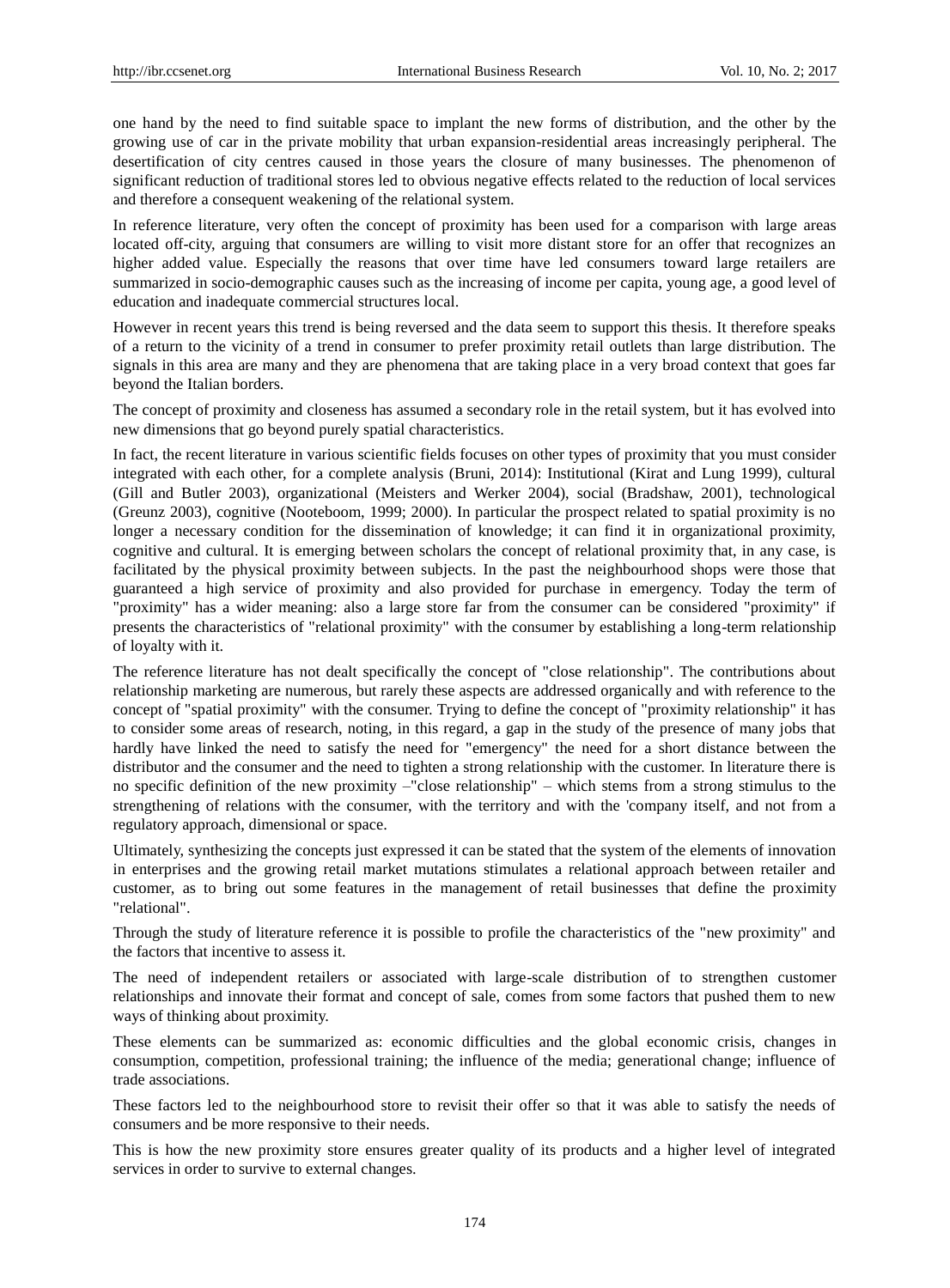These stimulating factors were not only exogenous to the company but the need to change their characteristics has been felt from the inside: improved training and management of a planned strategy have allowed more openness to new things and opportunities that the external environment proposes.

The incentives arising from the external and innate characteristics of commercial enterprises have led the traditional retailers to innovate and invest in a set of tools that allow it to reposition itself on the market as well.

The predisposition to innovation by the small traditional retail stressed the importance of the recovery of central urban areas to small retail that there was not with the emergence of shopping centres in the extra-urban areas. In this sense it can speak of a "new proximity", for the innovative qualities that small traditional retail has than the past. Basically the new format of proximity are characterized by a high content of integrated services to the retail business, with a high quality of products and services, by a flexibility and continuous improvement in management, from attention to changing market conditions and the types of consumption, by investment in the development of the direct relationship and trust with customers, by enhancement of belonging to the territory and integration with the territorial government.

The "new proximity" takes on particular characteristics of supply and demand that affect each other in the same market; with the increased interest of LSD to proximity market it raises the level of competition in urban areas and it reduces the market for retail businesses not evolved and not innovative. The independent retailers have to find a solution for the development and adaptation; the LSD has to specialize itself in the proximity retailer. In particular in the European experience, there are several cases that show the interest of large scale distribution in investment in proximity format and the operation to support independent retailers in crisis: in the next section it will analyze a single case that appears to have the characteristics described.

#### **4. The Format of Relational Proximity: A Single Case Analysis**

In particular, the work focuses on the case of Coop.fi, a new format of proximity experienced by Coop Italy, cantered on the idea of a direct and personal relationship with partners and customers. The research provides a first level of analysis of the reasons that led the main Italian retail company to invest in this project, such as the main features and the results of this first period of activity. In particular the methodology implemented is the analysis of a case study (Yin, 2003), which is useful as an illustration and exemplification of what is described and as inspiration for the generation of new ideas in the field of retailing strategy, by implementing a research strategy of qualitative matrix in order to consider alsothe complexity of contexts and people(Gummesson, 2006)*.*

The data analyzed were collected through a direct interview to the director of the store, through secondary data analysis and consultation of specialized magazines.

#### *4.1 The Case of Coop.fi*

In March 2015, Coop.fi has refurbished a supermarket in Grassina, near Florence, where there was a previous supermarket for 25 years, by launching a new concept that foreshadows a new "neighbourhood system", looking for a target, the elderly, that is becoming increasingly important. It is a store of 550 square meters where you can find crafts men: butcher, baker, and greengrocer, ready to offer some advice and recipes. The shop also hosts two corners with loose pet food and loose detergents. The two corners are almost connected and are located where the layout has been reduced to allow for quick shopping.

The location is in the village of Grassina and customers can go on foot or by car (underground parking for 25 cars is quite small), with some difficulty to leave the car, to induce consumers to reach the store preferably on foot or by bicycle. The income of the first isochronous of residents is medium high. The surface of the supermarket is 450 square meters on one level to form a large and irregular horseshoe. The sections form a square like in a local market.

The designers in developing the layout have considered two timing to do shopping: a longer and a quick shopping, by cutting off the gondolas in middle of the layout to allow a quick entrance to the counters. Gondolas have been lowered to 1.60 meters to allow to observe the perimeter and make ergonomic the access to the shelf and so the purchase of products; the price tags are more readable; refrigerators are closed to save energy; the shopping carts are produced with recycled plastic and the lights are led. The parquet floor made with stoneware with a pleasing effect mimics the essence of wood that merges with the equipment and with the wooden crates containing fresh produce.

At the top level it has opened a room of 100 square meters; it's an area dedicated to the sociality, where you can stop to read a book, a newspaper or just to rest.

The assortment has been reviewed in depth to give a size of extension acceptable: the scale was increased and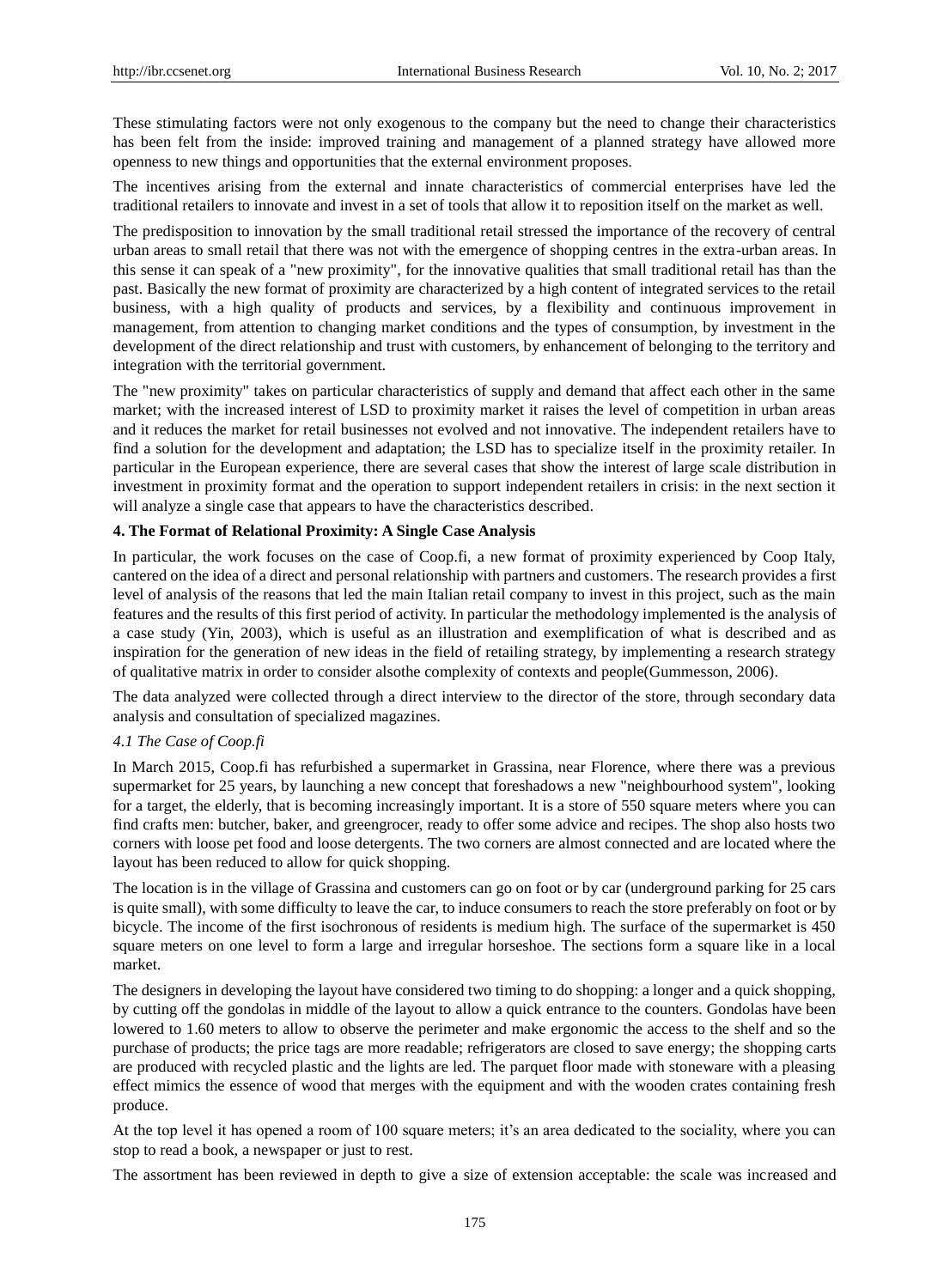prices around 500 local products have been introduced.

The shelves in front of counters have been renovated and now house instead of snacks and chewing gum only neutral products for children or natural snack.

In addition, the new format proximity promotes private label products (especially Fiorfiore Coop) highlighting the gap in price than industrial products: there are numerous red shelves that contain private label products and industrial brand product to allow a price comparison.

# *4.2 Findings and Discussion*

The first goal is to understand what are the factors that have led Coop to invest in format Coop.fi. The analysis shows that the first reason why the firm Coop has decided to invest in a new concept of neighbourhood is the history and the social capital that characterizes it.

In fact, Coop states that those who work and who does the shopping in Cooperative knows that his commitment not need to enrich someone, but to improve conditions for members-citizens and leave a legacy helpful to future generations. Unicoop Firenze existed since 1973 and as all consumers cooperative it was created to defend the members of prices and quality of products.

So the first factor in stimulating of format innovation to the proximity relationship is the social base that characterizes the history of Coop that requires a return to the past: the Coop distributive chain was in fact characterized from the beginning by many small retail outlets. A further factor of encouragement of relational proximity is the strong local roots and awareness of the role that the retailing plays in the development of place and the local economy.

Secondly, the opening of the store was supported by market analysis showing the change of the consumers' lifestyle, the reduction of the time available to make purchases and the need to establish long-term relationships of loyalty with the retailer. Finally, another technical motivation is to have a ready structure suited to the project of "new proximity" of Coop.

The second objective of the research is to understand what are the key points of the marketing strategy at the bottom of new format of proximity. The management of Grassina highlights three key points: the management of the fresh foods, the relationship with the customer and the staff.

The category management and visual merchandising of the store are built with the aim to involve the customer in the typical atmosphere of a local market: in order to point especially to the everyday purchase, the main categories aimed at building a relationship of loyalty with the customer are those of fresh goods. Analysing the communication strategies implemented and the payoff it is clear that the goal pursued by Coop.fi is to become the "daily" shop of local stakeholders. The bakery department, for example, produces directly inside the store 48 different types of bread; one important change is the self-service shelf, where the customer has the ability to help himself and to choose the amount and quality desired. Just think that in this first period of activity, 90% of sales of bread and baked products inside the store consists of fresh foods prepared in store. Likewise also the meat department – considering the general trading down of consumption – registers positive performance.

Bread, meat and vegetables are excellent local products; the goal is to short the supply chain to ensure that the product that reaches the final consumer is fresher as possible. Sometimes it happens that customers await the arrival of in-store fresh goods just picked from local producers.

A particular choice, but coherent with what has been described on the category management concerns the fish department open only on Friday, to ensure to consumer the freshness of products.

As anticipated the core of marketing strategies of Coop.fi is the relationship with the customer, which is synthesized in the staff of front office, 23 people trained to meet the needs of customers. Once again, the goal is everyday life, to create a relationship of trust with the clerk of the store. At this early stage it seems that the objective has been achieved: in fact, surveys in store by management show that sometimes the customers "make a walk in the store" without need to shop only to greet workers or to remain in the social space.

Therefore the management declares very positive performance in this first period of activity both in terms of sales, both in terms of number of entries in the store, even by people that live outside the isochrones target.

## **5. Conclusions**

The work highlights the innovative trends of retail enterprises and the new evolutionary models, with particular focus on a return to the concept of proximity, certainly not only physical, but trusty and relational. In particular, the case analyzed shows that the main Italian retailer has innovated its distributive offer toward a new format, with the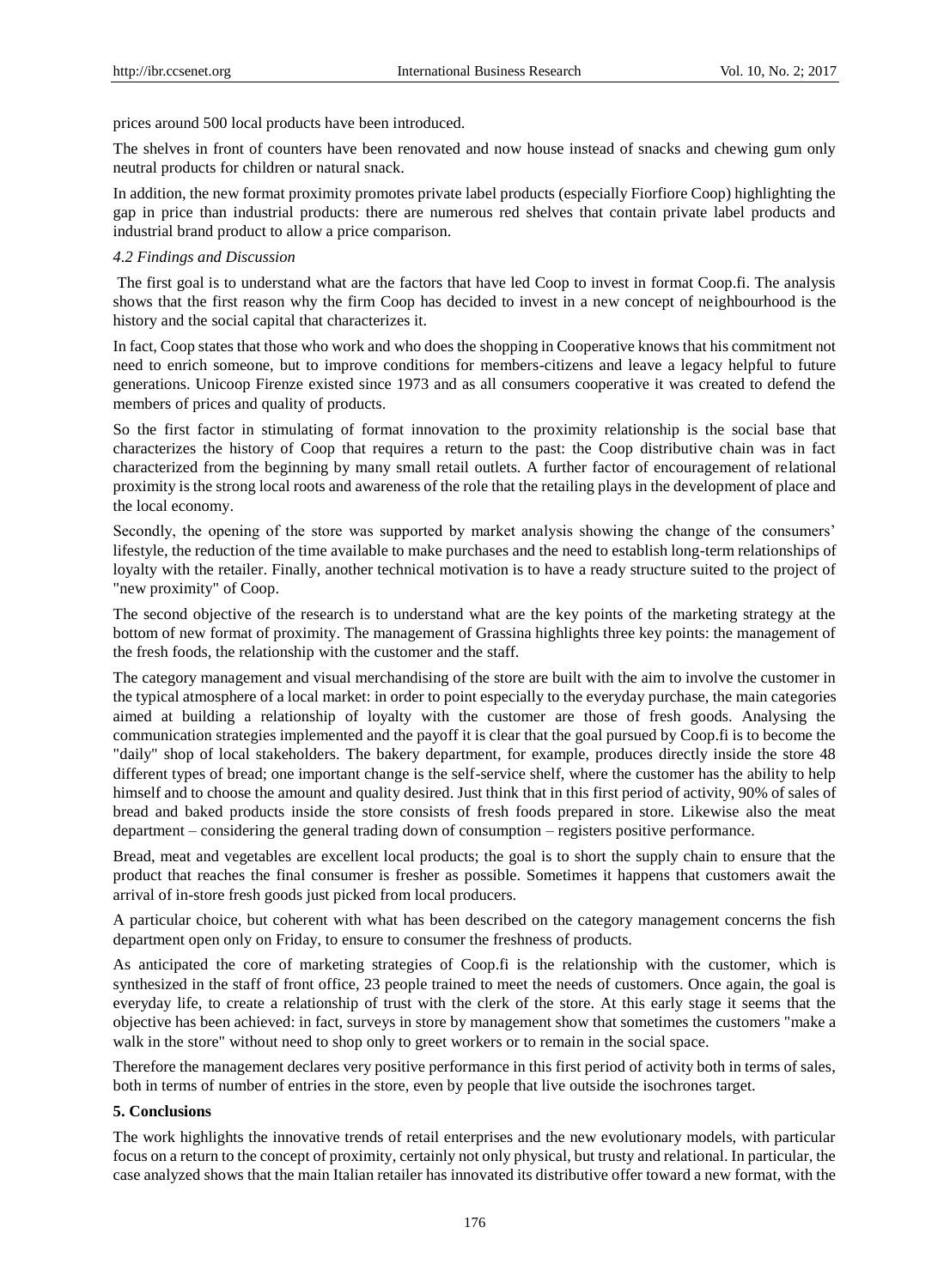purpose of establishing a relationship of loyalty with the consumer, and a everyday relationship between consumer and retailer. The main drivers of this strategy are the fresh goods' categories that daily convey quality and excellence of products - emphasizing local ones - and the front office staff, selected and trained in order to satisfy all customer needs and to establish with them relationships of real loyalty.

The analysis highlights the positive performance of the store and the ability of Coop to design a format that, thanks to its features and marketing tools, is replicable in other contexts, and it is be able to generate value even in other places.

However, the analysis carried out is still at an early stage and it is expected to implement further investigation through surveys in store and interviews with consumers.

## **References**

- Alexander, A., Phillips, S., & Shaw, G. (2008). Retail innovation and shopping practices: Consumers' reactions to self-service retailing. *Environment and Planning A, 40*(9), 2204-2221. https://doi.org/10.1068/a39117
- Badot, O. (2000). Devenir de la distribution. *P. Joffre e S. Wickam (Eds),* Colombelles Editions EMS, Le Marche´ demain.
- Bell, R., & Cuthbertson, R. (2004). *Collaboration in the retail supply chain*. In Reynolds J. https://doi.org/10.1016/b978-0-7506-5696-2.50005-2
- Bradshaw, M. (2001). Multiple proximities: culture e geography in the transport logistics of newsprint manufactured in Australia. *Environment e Planning A, 33*(10), 1717**-**1739. https://doi.org/10.1068/a33220
- Bruni, R. (2014). *Dinamiche impresa-contesto-cliente e retail di prossimità*, Aracne Editore, Roma
- Cardinali, M. G. (2009). Shopper Marketing, Egea, Milano.
- Castaldo, S. (2008). *Retail e channel management*, Egea, Milano.
- Castaldo, S., & Botti, S. (1999). La dimensione emozionale dello shopping. Una ricerca esplorativa sul ruolo del punto di vendita. *Economia & Management, 1,* 17**-**37.
- Castaldo, S., & Mauri, C. (2008). Innovazione, experience, partnership. *Casi di innovazione nel retail*. Franco Angeli, Milano.
- Castaldo, S., & Mauri, C. (2010). *Store management. Il punto vendita come piattaforma relazionale*, Franco Angeli, Milano.
- Coca-Stefaniak, J. A., Parker, C., Barbany, A., Garrell, X., & Segovia, E. (2005). Gran Centre Granollers city, culture ecommerce. *International Journal of Retail e Distribution Management, 33,* 685**-**697. https://doi.org/10.1108/09590550510611878
- Covin, J. G., & Slevin, D. P. (1989). Strategic Management of Small Firm in Hosting e Bening Environments. *Strategic Management Journal, 10.* https://doi.org/10.1002/smj.4250100107
- Cuthbertson, C., & Bell, R. (2004). Retail strategy: the view from the bridge, Elsevier.
- Cyert, R. M., & March, J. G. (1963). *A Behavioural Theory of the Firm,* New Jersey, Prentice Hall
- Davidson, W., Bates, R., Bass, A. D., & Bass, S. J. (1976). The Retail life cycle. *Harvard Business Review, November-Dicember,* 89-96.
- Davies, R. L. (1976). The recent history and problems of small shops and related small businesses. *Local shops: Problems and prospects*, eds Jones, P and Oliphant, R. Reading: URPI.
- Dawson, J. (2000). Future patterns of retailing in Scotland. *Development Department Research Programme Research Findings, 91,* Scottish Executive: Edinburgh.
- Dawson, J., & Kirby, D. A. (1979). *Small scale retailing in the UK*: Saxon House, Farnborough.
- Filser, M. (2002). Le Marketing de la production d'expérience: Statut theorique et implications manageriales. *Décisions Marketing, 28.*
- Fornari, D. (2009). Tendenze distributive. *Le nuove sfide del marketing di filiera*, Egea, Milano.
- Fornari, D. (2009). Trade marketing. *Relazioni di filiera e strategie commerciali*, Egea, Milano.
- Gill, J., & Butler, R. J. (2003). Managing instability in cross-cultural alliances. *Long Range Planning, 36*(6), 543-563. https://doi.org/10.1016/j.lrp.2003.08.008
- Greunz, L. (2003). Geographically e technologically mediated knowledge spillovers between European regions.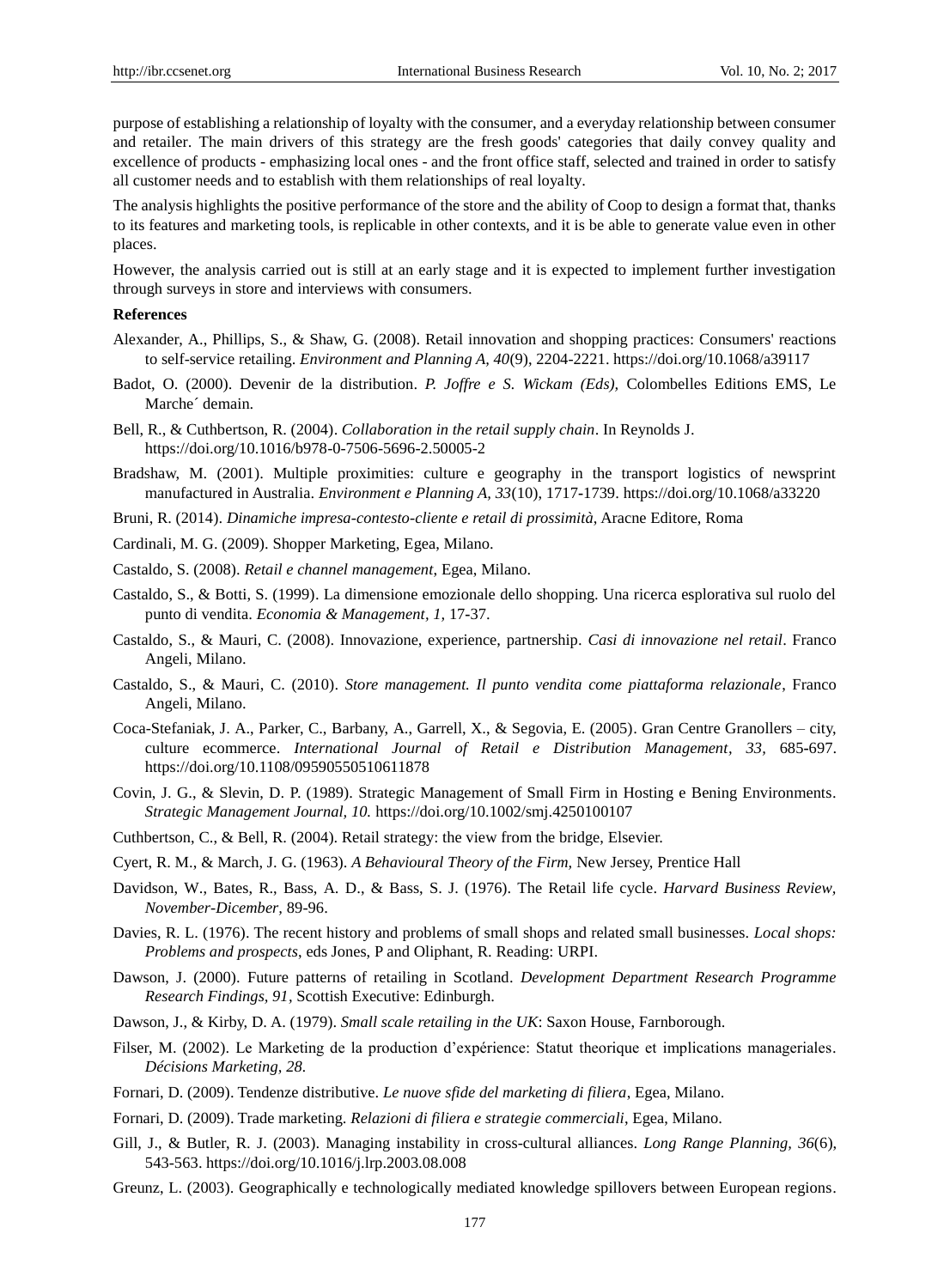*Annals of Regional Science, 37*(4), 657-680. https://doi.org/10.1007/s00168-003-0131-3

- Griffith, R., & Harmgart, H. (2008). Supermarkets e Planning Regulation. *CEPR Working Paper, 6713.*
- Gummesson, E. (2003). All research is interpretive. *Journal of Business & Industrial Marketing, 18*(6-7), 482-492. https://doi.org/10.1108/08858620310492365

Hollander, S. C. (1960). The wheel of retailing. *Journal of marketing, 7*(24). https://doi.org/10.2307/1249121

- Kirat, T., & Lung, Y. (1999). Innovation and proximity Territories as loci of collective learning processes. *European Urban and Regional Studies, 6*(1), 27-38. https://doi.org/10.1177/096977649900600103
- Lugli, G. (2009). Il ruolo della politica assortimentale nella crisi e rilancio dell'ipermercato. *Mercati e Competitività, 3,* 11-32.
- Lugli, G. (2009). *Marketing distributivo. La creazione di valore nella distribuzione specializzata*, UTET, Torino.
- Maroney, A. (1976). The decline of small shops in Liverpool and the problems involved in providing new facilities. *Local shops: Problems and prospects,* eds Jones, P and Oliphant, R. Reading, URPI.
- Meisters, C., & Werker, C. (2004). Physical and organizational proximity in territorial innovation systems: introduction to the special issue. *Journal of Economic Geography, 4*(1), 1-2. https://doi.org/10.1093/jeg/4.1.1
- Moati, P. (2001). *L'avenir de la gree distribution*, Editions Odile Jacob, Paris.
- Musso, F. (2010). Innovation in Marketing Channels: Relationships, Technology, Channel structure. *Symphony: Emerging Issues in Management, 1,* 23-42. https://doi.org/10.4468/2010.1.04musso
- Nooteboom, B. (1999). Innovation e inter-firm linkages: new implications for policy. *Research Policy, 28*(8), 793-805. https://doi.org/10.1016/S0048-7333(99)00022-0
- Nooteboom, B. (2000). *Learning e Innovation in Organizations e Economies*, Oxford, Oxford University Press.
- Pastore, A., Pellegrini, L., & Ravazzoni, R. (2001). La dimensione settoriale dell'innovazione: la distribuzione commercial. *Sinergie-Rivista di Studi e Ricerche, 55.*
- Pepe, C., & Musso, F. (2009). Piccoli produttori e grandi distributori: prospettive di sviluppo internazionale nei circuiti commerciali e logistici. *Pepe C., Zucchella A. (ed.), Imprese e processi di internazionalizzazione, Il Mulino, Bologna,* 127-155.
- Pine, B. J., & Gilmore, J. H. (1999). The Experience Economy. *Work is theatre e every business a stage.* Harvard Business School Press, Boston.
- Quinn, B. (2013). Innovation in small-scale retailing: A future research agenda. *International journal of entrepreneurship e innovation*. https://doi.org/10.5367/ijei.2013.0111
- Sansone, M. (2002). L'innovazione di format e di concept nella distribuzione commerciale al dettaglio. *Congresso Internazionale Francia – Italia, Le tendenze del marketing in Europa.*
- Sansone, M. (2004). Le determinanti dell'innovazione nei moderni contesti distributivi. *Nuove linee guida, schemi di pensiero ed osservazione di casi*, ARACNE Editrice S.r.l., Roma.
- Sansone, M. (2005). *Il retailing: frequentazione del punto vendita, riconoscibilità dell'insegna e fidelizzazione del cliente nella moderna distribuzione*, Baccarani Giappichelli Editore, Torino.
- Sansone, M. (2006). Nuovi ambiti di ricerca nei moderni sistemi di scambio: focus sul marketing esperienziale. *International marketing conference,* University Ca' Foscari of Venice.
- Schumpeter, J. A. (2002). *Teoria dello sviluppo economico,* ETAS, Milano
- Yin, R. (1994). *Case study research: Design and methods (*2nd ed.). Thousand Oaks, CA: Sage Publishing.
- Yin, R. (2003). *Case study research: Design and methods* (3rd ed.). Thousand Oaks, CA: Sage.
- Dawson, J., & Kirby, D. A. (1979). *Small scale retailing in the UK*: Saxon House, Farnborough.
- Filser, M. (2002). Le Marketing de la production d'expérience: Statuttheoriqueet implications manageriales. *Décisions Marketing, 28.*
- Fornari, D. (2009). Tendenze distributive.*Le nuovesfidedel marketing di filiera*, Egea, Milano.
- Fornari, D. (2009). Trade marketing.*Relazioni di filiera e strategiecommerciali*, Egea, Milano.
- Gill, J., & Butler, R. J. (2003). Managing instability in cross-cultural alliances. *Long Range Planning, 36*(6),